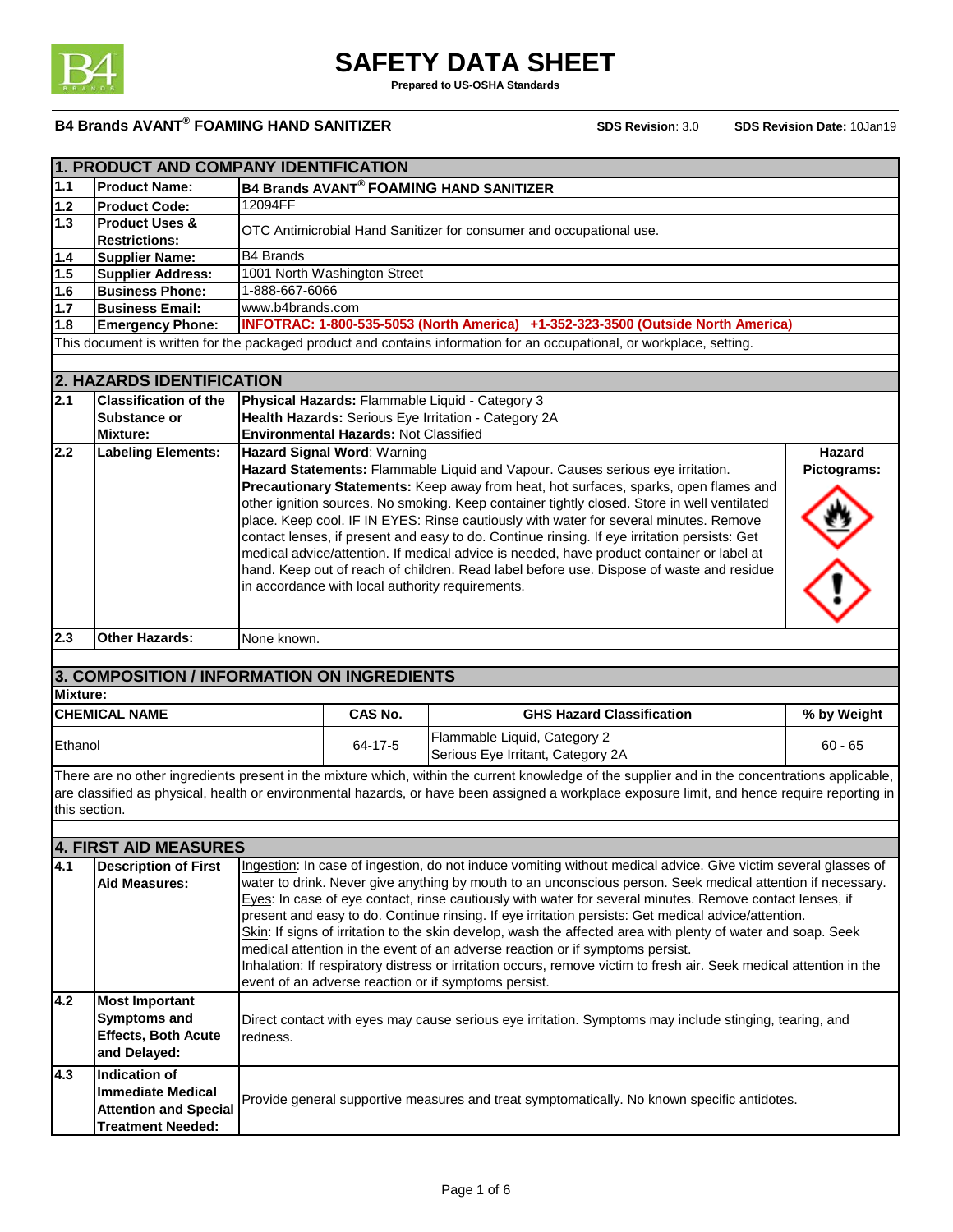

**Prepared to US-OSHA Standards**

|            | <b>5. FIRE FIGHTING MEASURES</b>                                                                                               |                                                                                                                                                                                             |               |                 |                                                                                                                                                                                                                         |                  |
|------------|--------------------------------------------------------------------------------------------------------------------------------|---------------------------------------------------------------------------------------------------------------------------------------------------------------------------------------------|---------------|-----------------|-------------------------------------------------------------------------------------------------------------------------------------------------------------------------------------------------------------------------|------------------|
| 5.1        | <b>Extinguishing Media:</b>                                                                                                    | Suitable Extinguishing Media: Water mist, dry chemical, alcohol resistant foam, or carbon dioxide.<br>Unsuitable Extinguishing Media: None known.                                           |               |                 |                                                                                                                                                                                                                         |                  |
| 5.2        | <b>Specific Hazards:</b>                                                                                                       | Warning! Flammable liquid and vapor. When heated above the flash point, vapours may burn or form<br>explosive mixture with air. May produce oxides of carbon and/or nitrogen on combustion. |               |                 |                                                                                                                                                                                                                         |                  |
| 5.3        | <b>Special Protective</b>                                                                                                      |                                                                                                                                                                                             |               |                 |                                                                                                                                                                                                                         |                  |
|            | <b>Equipment and</b>                                                                                                           | Wear self-contained breathing apparatus and full personal protective gear.                                                                                                                  |               |                 |                                                                                                                                                                                                                         |                  |
|            | <b>Precautions for</b>                                                                                                         | Use standard firefighting procedures.                                                                                                                                                       |               |                 |                                                                                                                                                                                                                         |                  |
|            | <b>Firefighters:</b>                                                                                                           |                                                                                                                                                                                             |               |                 |                                                                                                                                                                                                                         |                  |
|            |                                                                                                                                |                                                                                                                                                                                             |               |                 |                                                                                                                                                                                                                         |                  |
|            | <b>6. ACCIDENTAL RELEASE MEASURES</b>                                                                                          |                                                                                                                                                                                             |               |                 |                                                                                                                                                                                                                         |                  |
| 6.1        | <b>Personal</b>                                                                                                                |                                                                                                                                                                                             |               |                 |                                                                                                                                                                                                                         |                  |
|            | <b>Precautions.</b>                                                                                                            |                                                                                                                                                                                             |               |                 | Observe all personal protection equipment recommendations described in Section 8. Remove all sources of                                                                                                                 |                  |
|            | Protective Equipment lignition and ensure adequate ventilation. Ventilate closed spaces before entering them. Keep unnecessary |                                                                                                                                                                                             |               |                 |                                                                                                                                                                                                                         |                  |
|            | and Emergency                                                                                                                  | personnel away.                                                                                                                                                                             |               |                 |                                                                                                                                                                                                                         |                  |
|            | Procedures:                                                                                                                    |                                                                                                                                                                                             |               |                 |                                                                                                                                                                                                                         |                  |
| 6.2        | Environmental<br><b>Precautions:</b>                                                                                           |                                                                                                                                                                                             |               |                 | Dike or contain spill to prevent from entering drains. Avoid direct release to drains, surface and ground water.                                                                                                        |                  |
| 6.3        | <b>Methods and Material</b>                                                                                                    | Clean up spill with non-combustible absorbent material. Clean area to prevent a slip hazard. Dispose of all                                                                                 |               |                 |                                                                                                                                                                                                                         |                  |
|            | for Containment and                                                                                                            |                                                                                                                                                                                             |               |                 | washings, sweepings, and absorbents in accordance with federal, state and local regulations. Use non-                                                                                                                   |                  |
|            | <b>Cleaning Up:</b>                                                                                                            | sparking tools and equipment. Take action to prevent static discharges.                                                                                                                     |               |                 |                                                                                                                                                                                                                         |                  |
|            | 7. HANDLING AND STORAGE                                                                                                        |                                                                                                                                                                                             |               |                 |                                                                                                                                                                                                                         |                  |
|            |                                                                                                                                |                                                                                                                                                                                             |               |                 |                                                                                                                                                                                                                         |                  |
| 7.1        | <b>Precautions for Safe</b>                                                                                                    | Keep away from heat, hot surfaces, sparks, open flames and other ignition sources. Utilize safe handling and                                                                                |               |                 |                                                                                                                                                                                                                         |                  |
|            | Handling:                                                                                                                      |                                                                                                                                                                                             |               |                 | transportation techniques to avoid spillage or rupture of the product. Ensure adequate ventilation in the                                                                                                               |                  |
|            |                                                                                                                                |                                                                                                                                                                                             |               |                 | workplace. Avoid direct eye contact. Do not eat, drink, or smoke while handling. Wear appropriate personal<br>protective equipment (see Section 8). Routinely wash work clothing and protective equipment. Observe good |                  |
|            |                                                                                                                                | hygiene practices.                                                                                                                                                                          |               |                 |                                                                                                                                                                                                                         |                  |
| 7.2        | <b>Conditions for Safe</b>                                                                                                     |                                                                                                                                                                                             |               |                 | Store in a cool, dry, and well-ventilated area away from direct sun-light and incompatible materials (see                                                                                                               |                  |
|            | Storage:                                                                                                                       |                                                                                                                                                                                             |               |                 | Section 10). Do not store near heat, sparks, open flames and other ignition sources. Store at temperatures 4                                                                                                            |                  |
|            |                                                                                                                                | to 40°C (39 to 104°F).                                                                                                                                                                      |               |                 |                                                                                                                                                                                                                         |                  |
|            |                                                                                                                                |                                                                                                                                                                                             |               |                 |                                                                                                                                                                                                                         |                  |
|            | 8. EXPOSURE CONTROLS / PERSONAL PROTECTION                                                                                     |                                                                                                                                                                                             |               |                 |                                                                                                                                                                                                                         |                  |
| 8.1        | <b>Control Parameters:</b>                                                                                                     |                                                                                                                                                                                             |               |                 | <b>Occupational Exposure Limits</b>                                                                                                                                                                                     |                  |
|            |                                                                                                                                | <b>CHEMICAL NAME</b>                                                                                                                                                                        | <b>CAS</b>    | <b>OSHA PEL</b> | <b>NIOSH REL</b>                                                                                                                                                                                                        | <b>ACGIH TLV</b> |
|            |                                                                                                                                |                                                                                                                                                                                             | <b>Number</b> | (TWA)           | (TWA)                                                                                                                                                                                                                   | (STEL)           |
|            |                                                                                                                                |                                                                                                                                                                                             |               | 1000 ppm        | 1000 ppm                                                                                                                                                                                                                |                  |
|            |                                                                                                                                | Ethanol                                                                                                                                                                                     | $64 - 17 - 5$ | 1900 mg/m $3$   | 1900 mg/m ${}^{3}$                                                                                                                                                                                                      | 1000 ppm         |
| 8.2        | Engineering                                                                                                                    | Provide adequate ventilation in the workplace to maintain airborne levels below recommended exposure                                                                                        |               |                 |                                                                                                                                                                                                                         |                  |
|            | <b>Controls:</b>                                                                                                               | limits.                                                                                                                                                                                     |               |                 |                                                                                                                                                                                                                         |                  |
| 8.3        | <b>Respiratory</b>                                                                                                             |                                                                                                                                                                                             |               |                 |                                                                                                                                                                                                                         |                  |
|            | <b>Protection:</b>                                                                                                             | NIOSHA approved respirator in accordance with 29 CFR 1910.134 if airborne exposure limits are exceeded.                                                                                     |               |                 |                                                                                                                                                                                                                         |                  |
| 8.4        | <b>Eye Protection:</b>                                                                                                         |                                                                                                                                                                                             |               |                 | Avoid eye contact. Wear protective eyewear (e.g., safety glasses with side-shield) if eye contact hazards exist                                                                                                         |                  |
|            |                                                                                                                                | in the workplace.                                                                                                                                                                           |               |                 |                                                                                                                                                                                                                         |                  |
| 8.5        | <b>Skin Protection:</b>                                                                                                        | No special skin protection is required under typical circumstances of use and handling.                                                                                                     |               |                 |                                                                                                                                                                                                                         |                  |
|            |                                                                                                                                |                                                                                                                                                                                             |               |                 |                                                                                                                                                                                                                         |                  |
|            | 9. PHYSICAL AND CHEMICAL PROPERTIES                                                                                            |                                                                                                                                                                                             |               |                 |                                                                                                                                                                                                                         |                  |
| 9.1        | Appearance:                                                                                                                    | Clear, colorless liquid                                                                                                                                                                     |               |                 |                                                                                                                                                                                                                         |                  |
| 9.2        | Odor:                                                                                                                          | Alcohol                                                                                                                                                                                     |               |                 |                                                                                                                                                                                                                         |                  |
| 9.3        | <b>Odor Threshold:</b>                                                                                                         | No data available on this product                                                                                                                                                           |               |                 |                                                                                                                                                                                                                         |                  |
| 9.4        | pH:                                                                                                                            | 6.0 - 8.0                                                                                                                                                                                   |               |                 |                                                                                                                                                                                                                         |                  |
| 9.5<br>9.6 | <b>Melting Point:</b>                                                                                                          | No data available on this product<br>No data available on this product                                                                                                                      |               |                 |                                                                                                                                                                                                                         |                  |
|            | <b>Freezing Point:</b>                                                                                                         |                                                                                                                                                                                             |               |                 |                                                                                                                                                                                                                         |                  |
|            |                                                                                                                                |                                                                                                                                                                                             |               |                 |                                                                                                                                                                                                                         |                  |
| 9.7        | <b>Initial Boiling</b><br><b>Point/Boiling Range:</b><br><b>Flashpoint:</b>                                                    | No data available on this product                                                                                                                                                           |               |                 |                                                                                                                                                                                                                         |                  |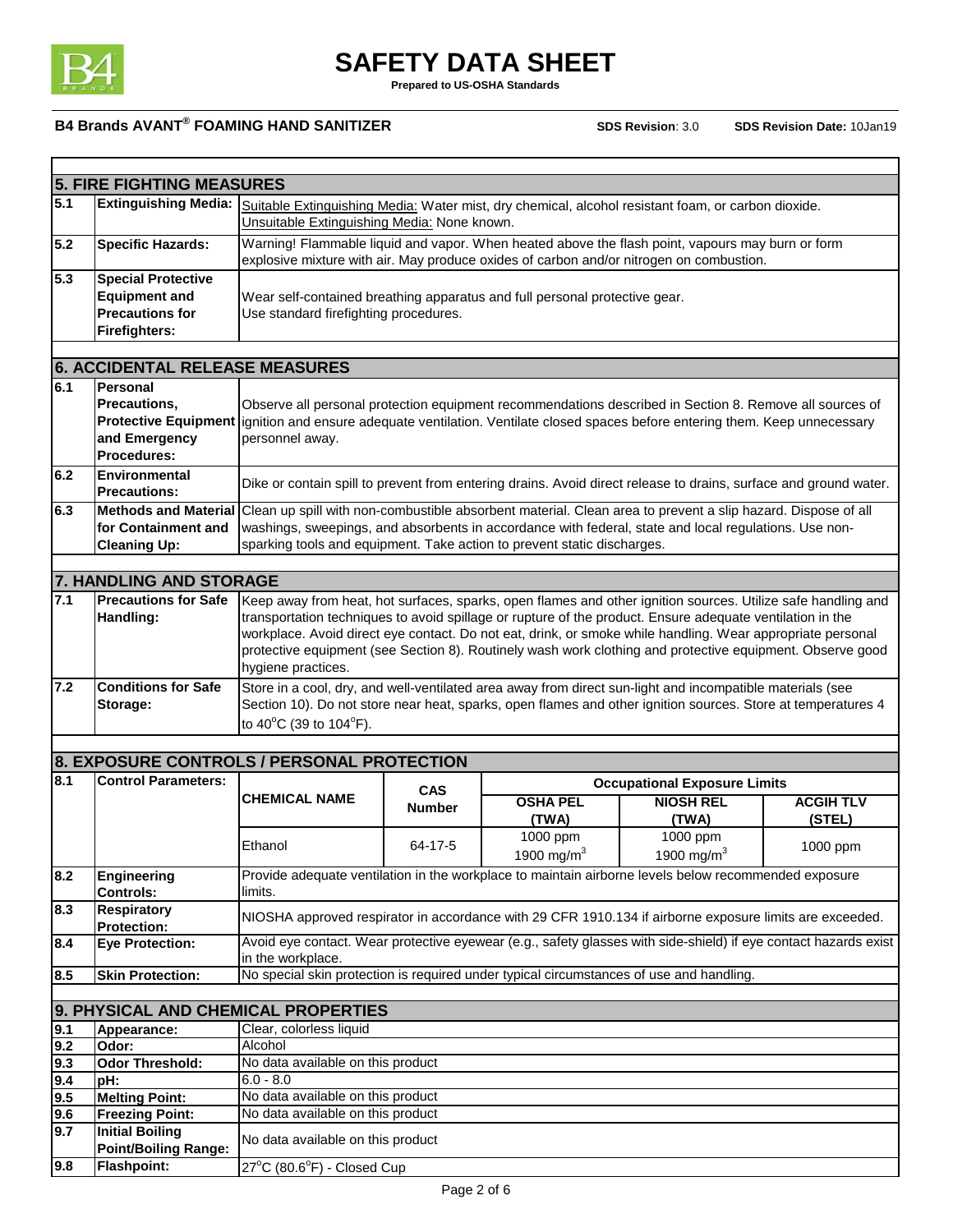

**Prepared to US-OSHA Standards**

| 9.9  | <b>Evaporation Rate:</b>                          | No data available on this product                                                                                                                               |
|------|---------------------------------------------------|-----------------------------------------------------------------------------------------------------------------------------------------------------------------|
| 9.10 | Flammability<br>No data available on this product |                                                                                                                                                                 |
|      | (solid, gas):                                     |                                                                                                                                                                 |
| 9.11 | <b>Upper/Lower</b>                                |                                                                                                                                                                 |
|      | <b>Flammability or</b>                            | UEL: 19.0% (ethanol)                                                                                                                                            |
|      | <b>Explosive Limits:</b>                          | LEL: 3.3% (ethanol)                                                                                                                                             |
| 9.12 | Vapor Pressure:                                   | No data available on this product                                                                                                                               |
| 9.13 | <b>Vapor Density:</b>                             | No data available on this product                                                                                                                               |
| 9.14 | <b>Relative Density</b>                           |                                                                                                                                                                 |
|      | (water=1.0):                                      | $0.890 - 0.910$                                                                                                                                                 |
| 9.15 | Solubility:                                       | Soluble in water                                                                                                                                                |
| 9.16 | <b>Partition Coefficient</b>                      | No data available on this product                                                                                                                               |
|      | (n-octanol/water):                                |                                                                                                                                                                 |
| 9.17 | <b>Autoignition</b>                               |                                                                                                                                                                 |
|      | Temperature:                                      | No data available on this product                                                                                                                               |
| 9.18 | <b>Decomposition</b>                              |                                                                                                                                                                 |
|      | Temperature:                                      | No data available on this product                                                                                                                               |
| 9.19 | <b>Viscosity:</b>                                 | No data available on this product                                                                                                                               |
| 9.20 | Other Information:                                | No relevant additional information available on this product                                                                                                    |
|      |                                                   |                                                                                                                                                                 |
|      | 10. STABILITY AND REACTIVITY                      |                                                                                                                                                                 |
| 10.1 | <b>Reactivity:</b>                                | The product is not reactive under normal conditions of use, storage and transport.                                                                              |
| 10.2 | <b>Chemical Stability:</b>                        | This product is stable under normal handling and storage conditions.                                                                                            |
| 10.3 | <b>Possibility of</b>                             |                                                                                                                                                                 |
|      | <b>Hazardous</b>                                  | No hazardous reactions known under conditions of normal use. Hazardous polymerization is not expected.                                                          |
|      | <b>Reactions:</b>                                 |                                                                                                                                                                 |
| 10.4 | <b>Conditions to Avoid:</b>                       | Direct sunlight, extremely high or low temperatures, sparks, open flame, and other ignition sources.                                                            |
| 10.5 | Incompatible                                      | Strong acids, bases, and oxidizing agents.                                                                                                                      |
|      | <b>Materials:</b>                                 |                                                                                                                                                                 |
| 10.6 | <b>Hazardous</b>                                  | No hazardous decomposition products are known. May produce oxides of carbon and/or nitrogen on                                                                  |
|      | <b>Decomposition</b>                              | combustion.                                                                                                                                                     |
|      | Products:                                         |                                                                                                                                                                 |
|      |                                                   |                                                                                                                                                                 |
|      | <b>11. TOXICOLOGICAL INFORMATION</b>              |                                                                                                                                                                 |
|      |                                                   | Information on Toxicological Effects: Health effects of the mixture are derived from product data, ingredient information of concentrations                     |
|      |                                                   | present, and in accordance with US OSHA Regulation 29 CFR 1910.1200. Classifications for the mixture may be based on additional                                 |
|      | component data not shown.                         |                                                                                                                                                                 |
| 11.1 |                                                   | Potential Acute Health Effects and Symptoms:                                                                                                                    |
|      |                                                   | Eye Contact: Direct contact with eyes may cause serious eye irritation. Symptoms may include stinging, tearing, and<br>redness.                                 |
|      |                                                   |                                                                                                                                                                 |
|      |                                                   | <b>Skin Contact:</b> No adverse effects expected from normal use. Prolonged and repeated skin exposure may cause defatting,<br>drying and cracking of the skin. |
|      |                                                   | Ingestion: No adverse effects expected from normal use. May cause gastrointestinal discomfort/irritation if swallowed.                                          |
|      |                                                   | Ingestion of high concentrations may cause nausea, vomiting, and signs of central nervous system                                                                |
|      |                                                   | depression (headache, dizziness and drowsiness).                                                                                                                |
|      |                                                   | Inhalation: No adverse effects expected from normal use. Excessive inhalation may cause nausea, vomiting, and signs of                                          |
|      |                                                   | central nervous system depression (headache, dizziness, and drowsiness).                                                                                        |
| 11.2 |                                                   | Potential Chronic Health Effects: None known                                                                                                                    |
| 11.3 | <b>Acute Toxicity:</b>                            | Product Summary/Conclusion: Classification criteria are not met.                                                                                                |
|      |                                                   | <b>Product:</b> Acute Toxicity Estimate: Calculation Method                                                                                                     |
|      |                                                   | Oral: > 11,000 mg/kg                                                                                                                                            |
|      |                                                   | Dermal: > 32,000 mg/kg                                                                                                                                          |
|      |                                                   | Components: Ethanol: CAS 64-17-5                                                                                                                                |
|      |                                                   | Oral LD50: 7060 mg/kg (Rat)                                                                                                                                     |
|      |                                                   | Dermal LD50: 20,000 mg/kg (Rabbit)                                                                                                                              |
|      |                                                   |                                                                                                                                                                 |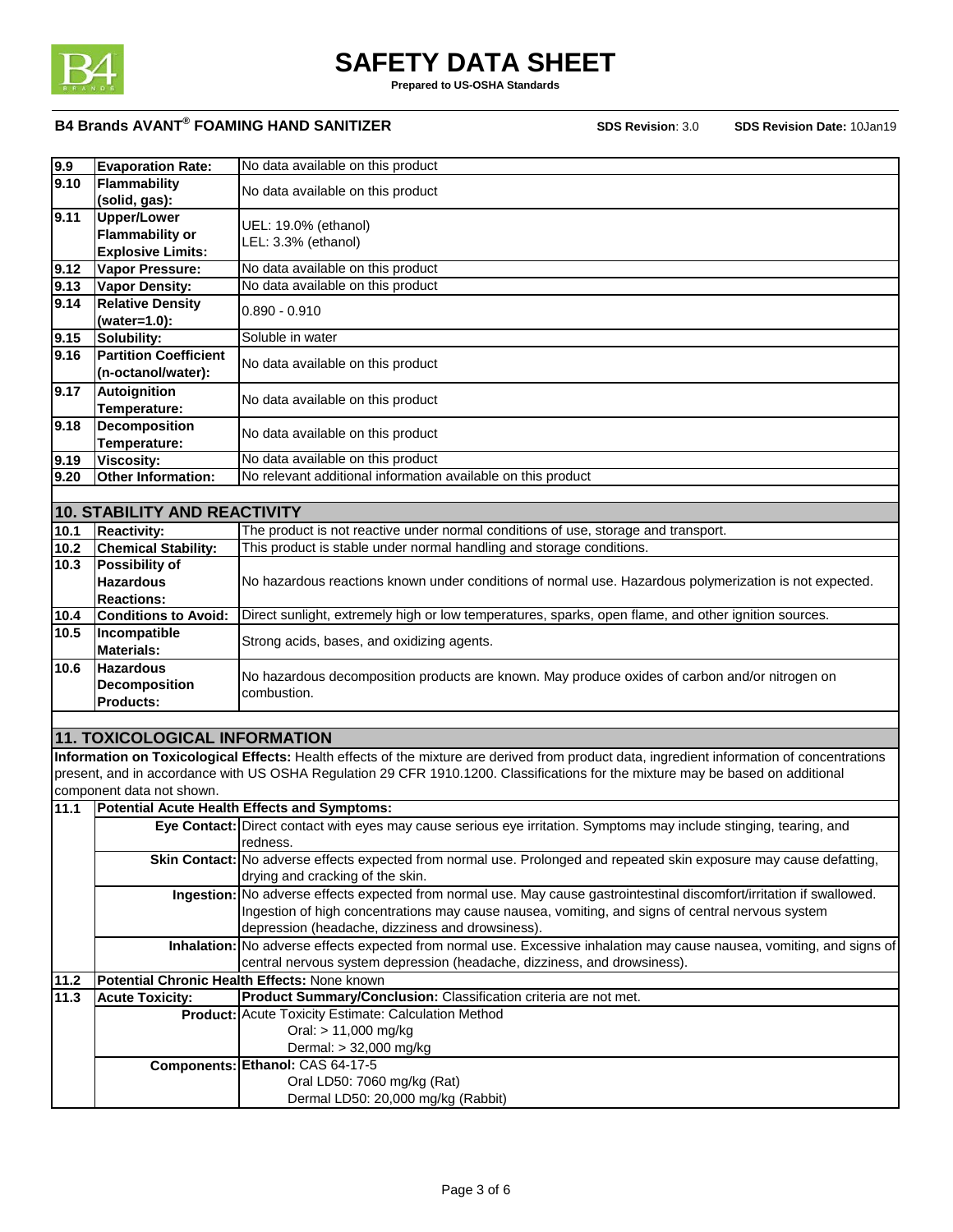

**Prepared to US-OSHA Standards**

| 11.4 | Skin Corrosion/                    | Product Summary/Conclusion: Classification criteria are not met.                                                               |
|------|------------------------------------|--------------------------------------------------------------------------------------------------------------------------------|
|      | <b>Irritation:</b>                 | Product: Human Repeat Insult Patch Test (3% in distilled water) - No evidence of skin irritation.                              |
|      |                                    | Ethanol: CAS 64-17-5                                                                                                           |
|      |                                    | Acute Dermal Irritation/Corrosion, OECD 404, Rabbit: Not irritating to skin                                                    |
|      |                                    | Modified Draize 1944 for Human Repeat Occluded (95% active): Slightly irritating under extreme                                 |
|      |                                    | repeat dose situations.                                                                                                        |
| 11.5 | <b>Serious Eye</b>                 | Product Summary/Conclusion: Causes serious eye irritation                                                                      |
|      | Damage/Irritation:                 | Ethanol: CAS 64-17-5                                                                                                           |
|      |                                    | Acute Eye Irritation/Corrosion, OECD 405, Rabbit (100% active): GHS Category 2A eye irritant.                                  |
| 11.6 | <b>Respiratory or Skin</b>         | Product Summary/Conclusion: Classification criteria are not met.                                                               |
|      | Sensitization:                     | Product: Human Repeat Insult Patch Test (3% in distilled water) - No evidence of sensitization.                                |
|      |                                    | Ethanol: CAS 64-17-5                                                                                                           |
|      |                                    | Respiratory Sensitization: No reports of human respiratory sensitization.                                                      |
|      |                                    | Skin Sensitization: No skin sensitization evident in animal studies at 75% concentration.                                      |
| 11.7 | <b>Germ Cell</b>                   | Product Summary/Conclusion: Classification criteria are not met. No data available to indicate product or                      |
|      | <b>Mutagenicity:</b>               | any components present at greater than 0.1% are mutagenic or genotoxic.                                                        |
|      |                                    | <b>Ethanol: CAS 64-17-5</b>                                                                                                    |
|      |                                    |                                                                                                                                |
|      |                                    | In-vitro: Negative for bacterial reverse mutation test (OECD 471) in Salomella typhimurium up to                               |
|      |                                    | maximum plate concentration of 10 mg/plate, with and without metabolic activation.                                             |
| 11.8 | Carcinogenicity:                   | No components at levels greater than or equal to 0.1% are listed as carcinogens by IARC, US OSHA or NTP.                       |
| 11.9 | Reproductive                       | Product Summary/Conclusion: Classification criteria are not met. No data available to indicate product or                      |
|      | <b>Toxicity:</b>                   | any components present at greater than 0.1% cause reproductive or developmental effects.                                       |
|      |                                    | <b>Ethanol: CAS 64-17-5</b>                                                                                                    |
|      |                                    | Two-Generation Reproduction Toxicity, OECD 416, Mouse, Oral: NOAEL 15% (20.7g/kg/day) (highest                                 |
|      |                                    | concentration tested)                                                                                                          |
|      |                                    | Prenatal Developmental Toxicity, OECD 414, Rat, Inhalation: NOAEL (maternal toxicity) 16,000 ppm,                              |
|      |                                    | NOAEL (teratogenicity) > 20,000 ppm (highest concentration tested)                                                             |
|      | 11.10 STOT-Single                  | Not classified due to lack of data.                                                                                            |
|      | <b>Exposure:</b>                   |                                                                                                                                |
|      | 11.11 STOT-Repeated                | Product Summary/Conclusion: Classification criteria are not met.                                                               |
|      | <b>Exposure:</b>                   | Ethanol: CAS 64-17-5                                                                                                           |
|      |                                    | 90-Day Oral Toxicity, Mouse: NOAEL > 9400 mg/kg (total dose), LOAEL 9700 mg/kg                                                 |
|      |                                    | Repeated Dose Inhalation Toxicity, Rat, 4 weeks (6 hours/day, 5 days/week): NOAEC > 6130 ppm                                   |
|      | 11.12 Aspiration Hazard:           | Not classified due to lack of data.                                                                                            |
|      |                                    |                                                                                                                                |
|      | <b>12. ECOLOGICAL INFORMATION</b>  |                                                                                                                                |
| 12.1 | Ecotoxicity:                       | Product Summary/Conclusion: Classification criteria are not met.                                                               |
|      |                                    | <b>Ethanol: CAS 64-17-5</b>                                                                                                    |
|      |                                    | Aquatic Plants EC50: 275 mg/L, 72 hours (Chlorella vulgaris: fresh water algae)                                                |
|      |                                    | Crustacea LC50: 12,340 mg/L, 48 hours (Daphnia magna); EC50: 23,874 mg/L, 24 hours (Artemia                                    |
|      |                                    | salina)                                                                                                                        |
|      |                                    | Fish LC50: > 10,000 mg/L, 96 hours (rainbow trout); > 13,400 mg/L, 96 hours (fathead minnow)                                   |
| 12.2 | <b>Persistence and</b>             | <b>Ethanol: CAS 64-17-5</b>                                                                                                    |
|      | Degradability:                     | Readily biodegradable                                                                                                          |
| 12.3 | <b>Bioaccumulative</b>             |                                                                                                                                |
|      | Potential:                         | Ethanol (CAS 64-17-5): -0.31 (log Kow)                                                                                         |
| 12.4 |                                    | No data available                                                                                                              |
|      |                                    |                                                                                                                                |
|      | <b>Mobility in Soil:</b>           |                                                                                                                                |
| 12.5 | <b>Other Adverse</b>               | No other known adverse environmental effects or critical hazards.                                                              |
|      | Effects:                           |                                                                                                                                |
|      |                                    |                                                                                                                                |
|      | <b>13. DISPOSAL CONSIDERATIONS</b> |                                                                                                                                |
| 13.1 | <b>Waste Disposal</b>              | Dispose of in accordance with appropriate federal, state, and local regulations. Avoid direct release of large                 |
|      | Methods:                           | quantities to sewage drains. Empty containers should be taken to an approved waste handling site for<br>recycling or disposal. |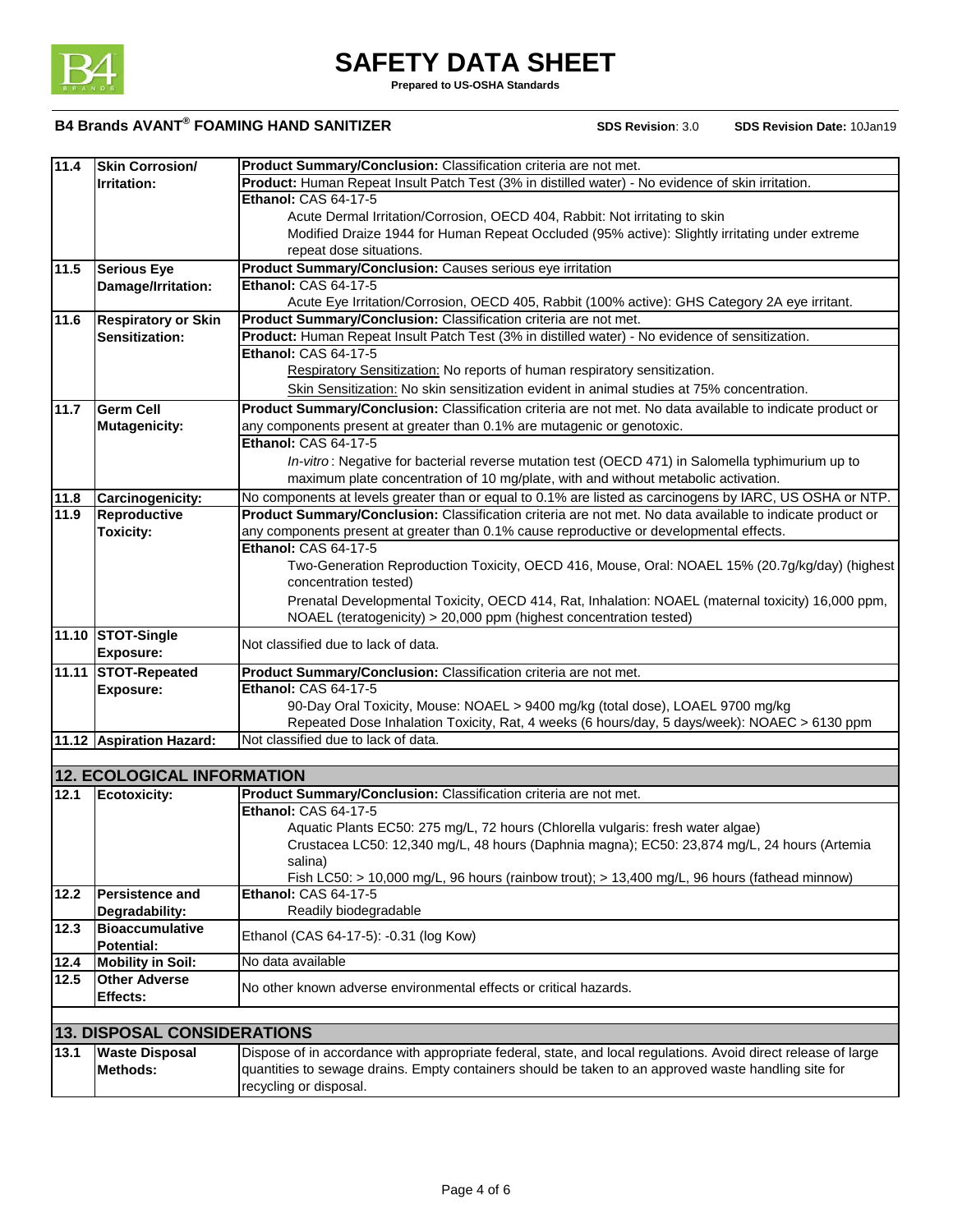

**Prepared to US-OSHA Standards**

| 13.2 | <b>Special Precautions:</b>       | Observe all precautions for ignitable waste.                                                               |
|------|-----------------------------------|------------------------------------------------------------------------------------------------------------|
| 13.3 | <b>US EPA (RCRA)</b>              |                                                                                                            |
|      |                                   |                                                                                                            |
|      | <b>Hazardous Waste</b>            | U.S. EPA Waste Number: RCRA D001/Unlisted Ignitable Hazardous Waste.                                       |
|      | <b>Classification:</b>            |                                                                                                            |
|      |                                   |                                                                                                            |
|      | <b>14. TRANSPORT INFORMATION</b>  |                                                                                                            |
| 14.1 | US DOT (GROUND):                  | <b>Consumer Commodity, Limited Quantity</b>                                                                |
| 14.2 | IATA (AIR):                       | Consumer Commodity, ID 8000, Class 9                                                                       |
| 14.3 | <b>IMDG (OCEAN):</b>              | UN 1170, Ethanol Solutions, Class 3, Packing Group III, Limited Quantity                                   |
| 14.6 | Environmental                     |                                                                                                            |
|      | Hazards:                          | Not regulated                                                                                              |
|      | <b>Transport in Bulk</b>          |                                                                                                            |
| 14.7 |                                   |                                                                                                            |
|      | <b>According to Annex II</b>      | Not applicable                                                                                             |
|      | of Marpol and the IBC             |                                                                                                            |
|      | Code:                             |                                                                                                            |
| 14.8 | <b>Special Precautions</b>        | Transport within user's premises: Transport in closed containers that are upright and secure. Read SDS and |
|      | for User:                         | emergency procedures before handling.                                                                      |
|      |                                   |                                                                                                            |
|      | <b>15. REGULATORY INFORMATION</b> |                                                                                                            |
|      |                                   | No chemical components in this product are listed.                                                         |
| 15.1 | SARA 302 TPQ:                     |                                                                                                            |
| 15.2 | <b>SARA 304 RQ:</b>               | No chemical components in this product are listed.                                                         |
| 15.3 | SARA 311/312:                     | Not applicable - product is exempt.                                                                        |
| 15.4 | <b>SARA 313:</b>                  | No chemical components in this product are listed.                                                         |
| 15.5 | <b>CERCLA RQ:</b>                 | RCRA D001/Unlisted Ignitable Hazardous Waste, Ethanol = 100 lbs                                            |
| 15.6 | Clean Air Act (CAA)               |                                                                                                            |
|      | Section 112(r) TQ:                | No chemical components in this product are listed.                                                         |
| 15.7 | <b>Clean Water Act</b>            |                                                                                                            |
|      | (CWA):                            | No chemical components in this product are listed.                                                         |
| 15.8 | <b>California</b>                 |                                                                                                            |
|      |                                   | This product is not subject to California warning labeling for carcinogens or reproductive toxins.         |
|      | <b>Proposition 65:</b>            |                                                                                                            |
|      |                                   |                                                                                                            |
|      | <b>16. OTHER INFORMATION</b>      |                                                                                                            |
| 16.1 | Legend:                           | ACGIH: American Conference of Governmental Industrial Hygienists                                           |
|      |                                   | <b>CAS: Chemical Abstracts Service</b>                                                                     |
|      |                                   | CERCLA: Comprehensive Environmental Response, Compensation, and Liability Act                              |
|      |                                   | <b>CFR: Code of Federal Regulations</b>                                                                    |
|      |                                   | DOT: (US) Department of Transportation                                                                     |
|      |                                   | EC50: Effective Concentration, 50%                                                                         |
|      |                                   | EPA: (US) Environmental Protection Agency                                                                  |
|      |                                   | GHS: Globally Harmonized System of Classification and Labeling Chemicals                                   |
|      |                                   |                                                                                                            |
|      |                                   | IATA: International Air Transport Association                                                              |
|      |                                   | IARC: International Agency for the Research of Cancer                                                      |
|      |                                   | <b>IBC: Intermediate Bulk Container</b>                                                                    |
|      |                                   | <b>IMDG: International Maritime Dangerous Goods</b>                                                        |
|      |                                   | LC50: Lethal Concentration, 50%                                                                            |
|      |                                   | LD50: Lethal Dose, 50%                                                                                     |
|      |                                   | LOAEL: Lowest Observed Adverse Effect Level                                                                |
|      |                                   | Log Kow: Logarithm of the n-octanol/water partition coefficient                                            |
|      |                                   | NIOSH: National Institute for Occupational Safety and Health                                               |
|      |                                   | <b>NOAEC: No Observed Adverse Effect Concentration</b>                                                     |
|      |                                   | NOAEL: No Observed Adverse Effect Level                                                                    |
|      |                                   | NTP: National Toxicology Program                                                                           |
|      |                                   | OECD: Organisation for Economic Co-operation and Development                                               |
|      |                                   |                                                                                                            |
|      |                                   | OSHA: (US) Occupational Safety & Health Administration                                                     |
|      |                                   | OTC: Over-The-Counter                                                                                      |
|      |                                   | PEL: Permissible Exposure Limit                                                                            |
|      |                                   | <b>RCRA: Resource Conservation and Recovery Act</b>                                                        |
|      |                                   | REL: Recommended Exposure Limit                                                                            |
|      |                                   | RQ: Reportable Quantity                                                                                    |